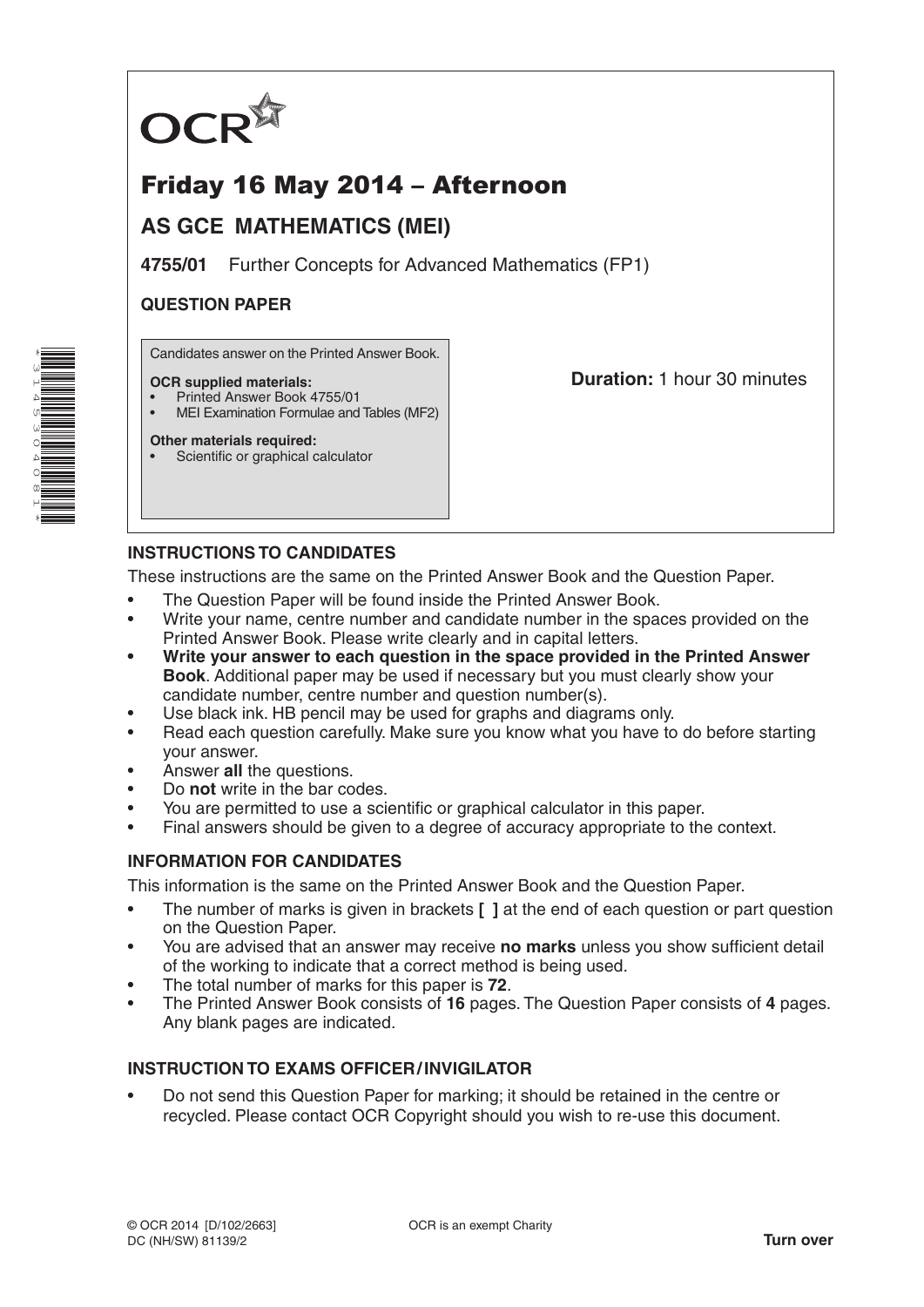#### **Section A** (36 marks)

- **1** Use standard series formulae to find  $\sum r(r-2)$ *r n* 1 -  $\sum_{r=1}^{6} r(r-2)$ , factorising your answer as far as possible. **[5]**
- **2** Fig. 2 shows the unit square, OABC, and its image, OA'B'C', after undergoing a transformation.





- **(i)** Write down the matrix **T** representing this transformation. **[2]** The quadrilateral  $OA'B'C'$  is reflected in the *x*-axis to give a new quadrilateral,  $OA''B'C''$ .
- 
- **(ii)** Write down the matrix representing reflection in the *x*-axis. **[1]**
	- (iii) Find the single matrix that will transform OABC onto  $OA<sup>n</sup>B<sup>n</sup>C<sup>n</sup>$ . [2]
- **3** You are given that  $z = 2 + 3i$  is a root of the quartic equation  $z^4 5z^3 + 15z^2 5z 26 = 0$ . Find the other roots. **[7]**
- **4** Use the identity  $\frac{1}{2r+3} \frac{1}{2r+5} = \frac{2}{(2r+3)(2r+5)}$  $2r + 5$ 1  $(2r+3)(2r+5)$  $\frac{1}{2r+3} - \frac{1}{2r+5} \equiv \frac{2}{(2r+3)(2r+5)}$  and the method of differences to find  $\sum_{r=1}^{\infty} \frac{1}{(2r+3)(2r+5)}$ *r n*  $\sum_{r=1}^{n} \frac{1}{(2r+3)(2r+5)},$ expressing your answer as a single fraction. **[5]**
- **5** The roots of the cubic equation  $3x^3 9x^2 + x 1 = 0$  are  $\alpha$ ,  $\beta$  and  $\gamma$ . Find the cubic equation whose roots are  $3\alpha - 1$ ,  $3\beta - 1$  and  $3\gamma - 1$ , expressing your answer in a form with integer coefficients. [7]
- **6** Prove by induction that  $\frac{1}{1 \times 3} + \frac{1}{3 \times 5} + \frac{1}{5 \times 7} + \dots + \frac{1}{(2n-1)(2n+1)} = \frac{n}{2n-1}$  $1 \times 3$ 1 3 1  $5 \times 7$ 1  $(2n - 1)(2n + 1)$  $\frac{1}{\times 3} + \frac{1}{3 \times 5} + \frac{1}{5 \times 7} + \dots + \frac{1}{(2n-1)(2n+1)} = \frac{n}{2n+1}.$  [7]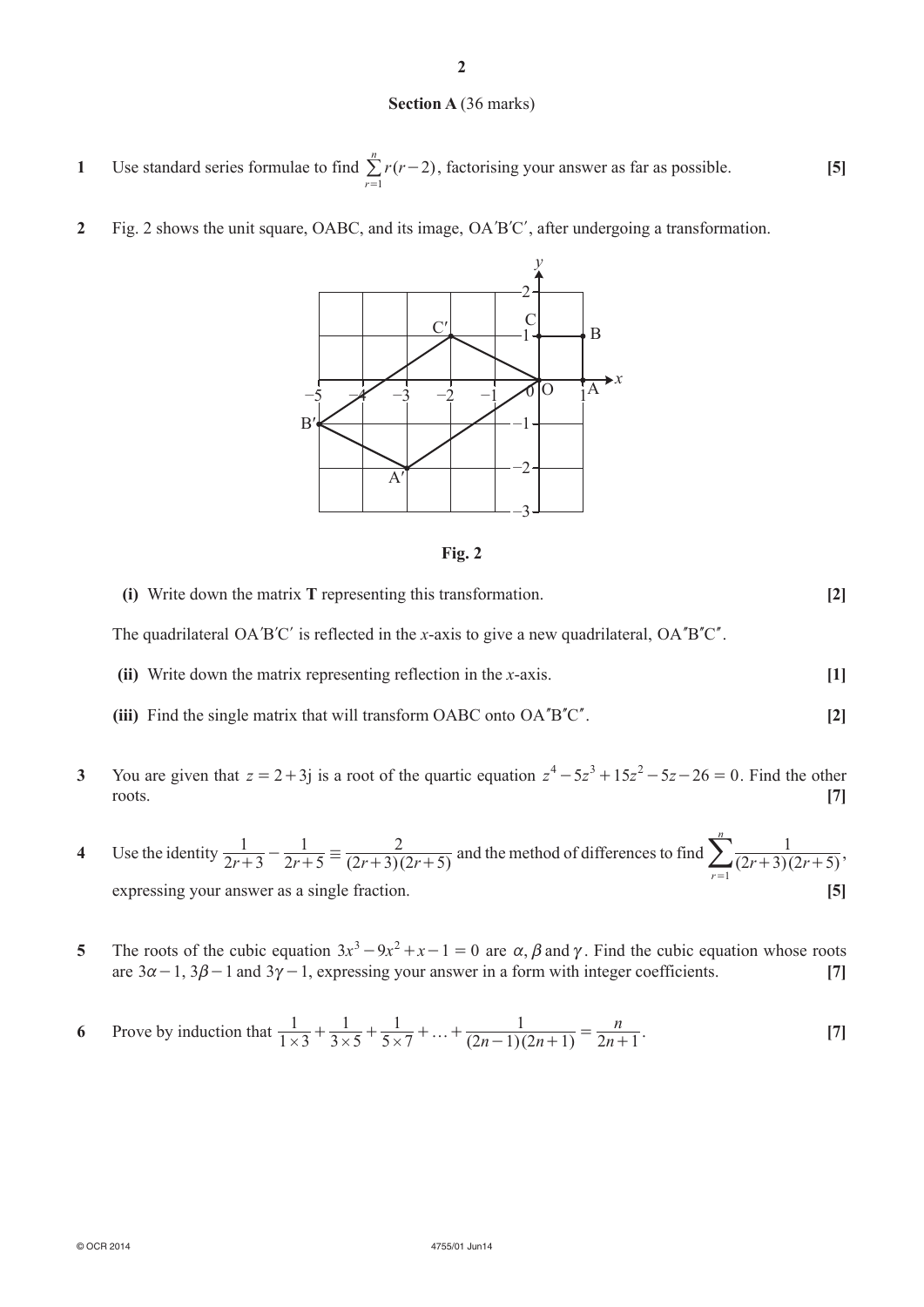#### **Section B** (36 marks)

- **7** A curve has equation  $y = \frac{x^2 5}{(x+3)(x-2)(ax-1)}$  $3(x-2)(ax-1)$  $=\frac{x^2-5}{(x+3)(x-2)(ax-1)}$ , where *a* is a constant.
	- **(i)** Find the coordinates of the points where the curve crosses the *x*-axis and the *y*-axis. **[2]**
	- (ii) You are given that the curve has a vertical asymptote at  $x = \frac{1}{2}$ . Write down the value of *a* and the constitution of the other constitution equations of the other asymptotes. **[3]**
	- **(iii)** Sketch the curve. **[4]**
	- (iv) Find the set of values of *x* for which  $y > 0$ . [3]
- **8** You are given the complex number  $w = 2 + 2\sqrt{3}$ j.
	- **(i)** Express *w* in modulus-argument form. **[3]**
	- **(ii)** Indicate on an Argand diagram the set of points, *z*, which satisfy both of the following inequalities.

$$
-\frac{\pi}{2} \le \arg z \le \frac{\pi}{3} \text{ and } |z| \le 4
$$

Mark *w* on your Argand diagram and find the greatest value of  $|z-w|$ . [9]

9 You are given that 
$$
\mathbf{A} = \begin{pmatrix} 1 & 3 & -1 \\ -1 & \alpha & -1 \\ -2 & -1 & 3 \end{pmatrix}
$$
,  $\mathbf{B} = \begin{pmatrix} 3\alpha - 1 & -8 & \alpha - 3 \\ 5 & 1 & 2 \\ 2\alpha + 1 & -5 & \alpha + 3 \end{pmatrix}$  and  $\mathbf{AB} = \begin{pmatrix} \gamma & 0 & 0 \\ \beta & \gamma & 0 \\ 0 & 0 & \gamma \end{pmatrix}$ .

(i) Show that 
$$
\beta = 0
$$
. [2]

- **(ii)** Find  $\gamma$  in terms of  $\alpha$ . **[2]**
- (iii) Write down  $A^{-1}$  for the case when  $\alpha = 2$ . State the value of  $\alpha$  for which  $A^{-1}$  does not exist. [3]
- **(iv)** Use your answer to part **(iii)** to solve the following simultaneous equations.

$$
x + 3y - z = 25\n-x + 2y - z = 11\n-2x - y + 3z = -23
$$
\n[5]

#### **END OF QUESTION PAPER**